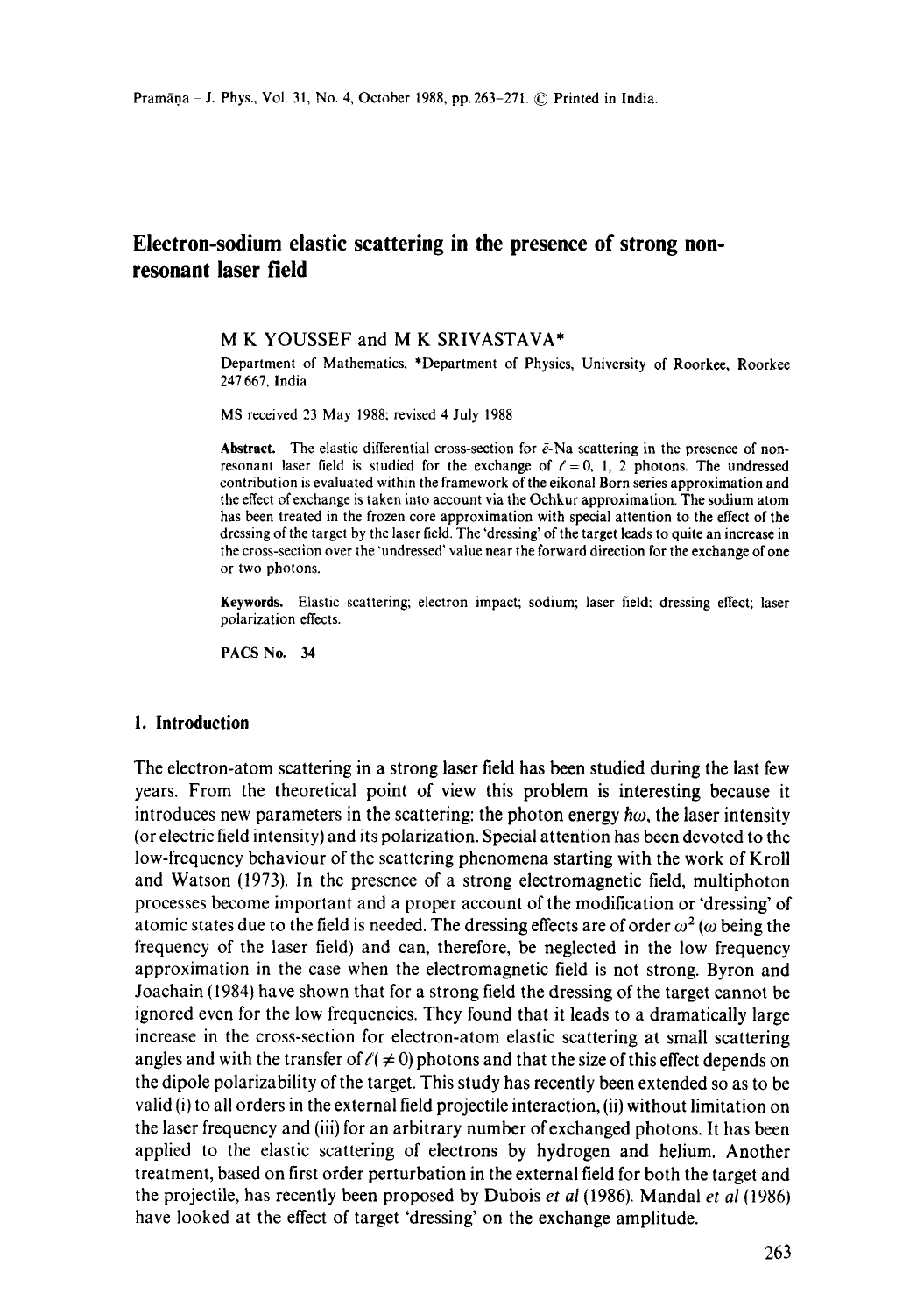We investigate here elastic  $\bar{e}$ -Na scattering using the dressed wavefunction of the target atom corresponding to the absorption of zero, one and two photons. The term elastic means that the atomic states before and after the collision remain unaltered even though the energy of the scattered electron may change due to the emission or absorption of photons. This case is particularly attractive both for experimental and theoretical studies. In extending the analysis from hydrogen to an alkali atom the additional difficulties arise from the many-electron character of the alkali atom, but the frozen core approximation which reduces it to an effective one-electron model atom allows us to circumvent these difficulties.

The theory based on the work of Byron *et al* (1987) and the details of the calculation are briefly given in the next section. Section 3 contains the results and their discussion.

#### **2. Theory and calculation**

Consider the elastic scattering of electrons with a one-electron target in the presence of a strong laser field which is assumed to be homogeneous, linearly polarized and in single-mode and is treated in the dipole approximation. We have, working in the Coulomb gauge,

$$
\mathbf{E}(t) = \mathbf{E}_L \sin \omega t, \quad \mathbf{A}(t) = \mathbf{A}_0 \cos \omega t \tag{1}
$$

with  $A_0 = cE_L/\omega$ . The laser field strength is chosen such that

$$
\mathbf{E}_L \ll e/a_0^2. \tag{2}
$$

The Hamiltonian of the electron-atom system in the presence of the laser field can be written as

$$
H = H_f + H_t + V,\tag{3}
$$

where V is the electron-atom interaction.  $H_f$  and  $H_t$  are respectively the free electron and the target Hamiltonians in the presence of the laser field, satisfying

$$
i\hbar \frac{\partial \phi}{\partial t} = H_f \phi, \tag{4}
$$

$$
i\hbar \frac{\partial \psi}{\partial t} = H_t \psi, \tag{5}
$$

where  $H_f = 1/2m(P + e/cA)^2$  and P is the momentum operator. The solution (Volkov solution) of (4) is

$$
\phi_{\mathbf{k}_i}(\mathbf{r}_0, t) = (2\pi)^{-3/2} \exp\left[i(\mathbf{k}_i \cdot \mathbf{r}_0 - \mathbf{k}_i \cdot \alpha_0 \sin \omega t - E_k t/\hbar)\right],\tag{6}
$$

where  $\mathbf{k}_i$  is the momentum vector of the free electron (coordinate  $\mathbf{r}_0$ ),  $E_{\mathbf{k}_i} = \hbar^2 k_i^2 / 2m$  and  $\alpha_0 = eE_L/m\omega^2$ .

In the presence of the laser, the ground state wavefunction may be expressed in terms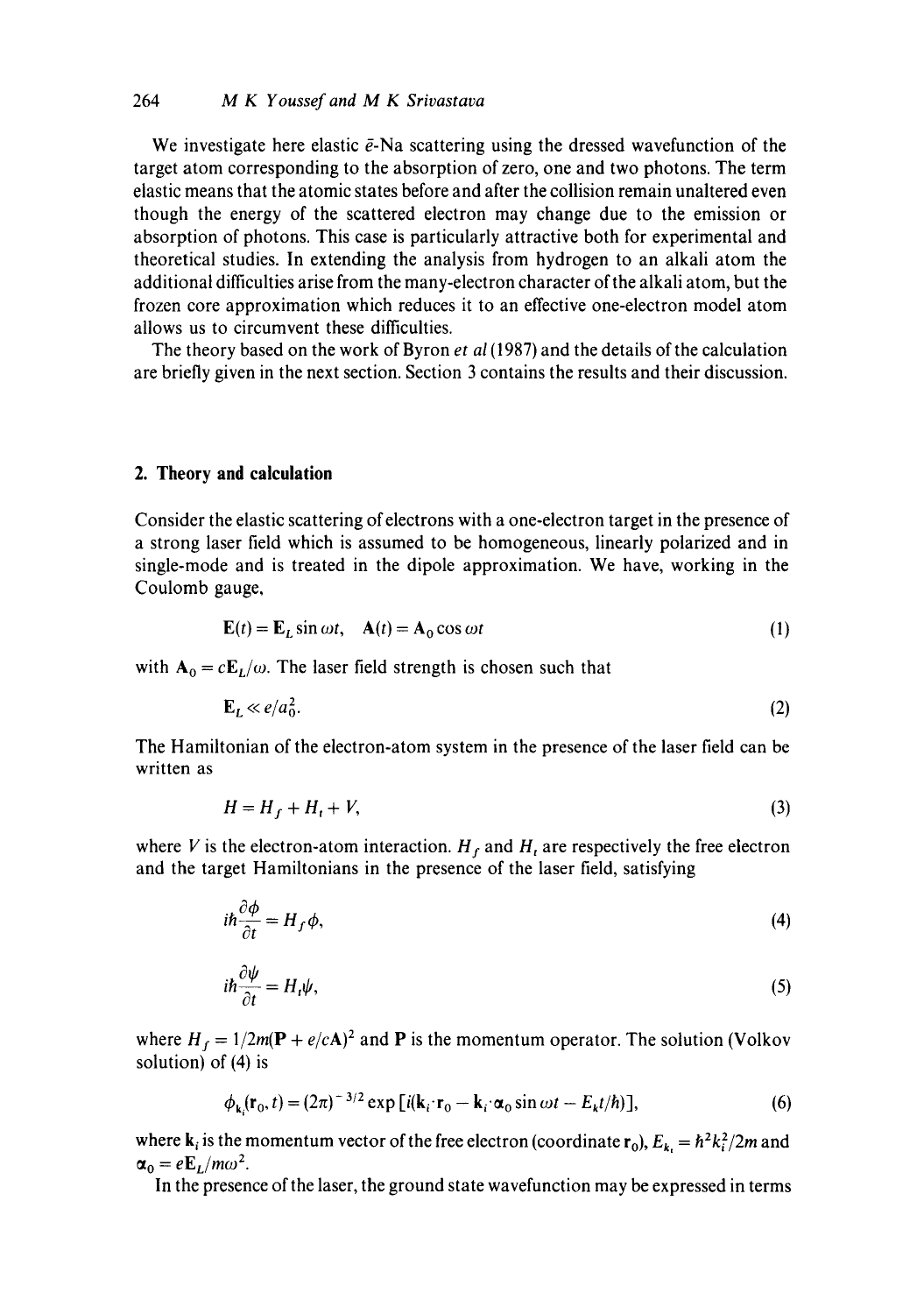of the wavefunctions of the unperturbed atom:

$$
\Phi_0(t) = \sum_n a_n(t) \Phi_n^0(t) \tag{7}
$$

$$
\Phi_n^0(t) = \phi_n \exp(-i\omega_n t/\hbar). \tag{8}
$$

Using the first order time-dependent perturbation theory and removing the low frequency approximation of Byron and Joachain (1984), the dressed ground state wavefunction of the target can be written (Francken and Joachin) as

$$
\phi_0(\mathbf{r}, t) = \exp(-i\omega_0 t/\hbar) \exp(-i\mathbf{a} \cdot \mathbf{r})
$$
  
 
$$
\times [\phi_0(\mathbf{r}) - \sin \omega t \sum_n \frac{\omega_{n0} M_{np,0}}{\hbar(\omega_{n0}^2 - \omega^2)} \phi_{np}(r)
$$
  
-  $i \cos \omega t \sum_n \frac{\omega M_{np,0}}{\hbar(\omega_{n0}^2 - \omega^2)} \phi_{np}(r) ],$  (9)

where **r** is the target electron coordinate,  $\phi_{np}$  is the *n* th undressed *p*-state,  $h \omega_{n0} = \omega_n$ .  $-\omega_0$  is the corresponding excitation energy, the summation includes the continuum states,  $\mathbf{a} = e\mathbf{A}/\hbar c$  and  $M_{np,0}$  is defined as

$$
M_{np,0} = \mathbf{E}_L \cdot \langle \phi_{np} | er | \phi_0 \rangle. \tag{10}
$$

The second and third terms in (9) represent the dressing effect. This dressed state is used in place of the unperturbed atomic state in the scattering calculation. The elastic scattering amplitude in the first Born approximation corresponding to a transfer of  $\ell$ photons is given by Francken and Joachain (1987) as

$$
f^{BL}(\Delta) = J_{\ell}(\Delta \cdot \alpha_0) f^{BL}(\Delta) - i J_{\ell}(\Delta \cdot \alpha_0)
$$
  
- 
$$
\sum_{n} \frac{\omega_{n0} (f_{0,np}^{BL}(\Delta) M_{np,0} + M_{0,np} f_{np,0}^{BL}(\Delta))}{\omega_{n0}^2 - \omega^2},
$$
 (11)

where  $J_{\ell}$  is Bessel function of order  $\ell$ ,  $J_{\ell}$  is its derivative,  $f^{B1}$ ,  $f^{B1}_{np,0}$  and  $f^{B1}_{0,np}$  are respectively the first Born amplitude corresponding to the scattering  $0 \rightarrow 0, 0 \rightarrow np$  and  $np \rightarrow 0$  in the absence of the laser field,  $\Delta = k_i - k_f$  is the momentum transfer and  $k_i$  and  $\mathbf{k}_f$  are the initial and final wave vector of the scattering electron. They are related by the energy conservation condition

$$
\frac{\hbar^2 k_i^2}{2m} = \frac{\hbar^2 k_f^2}{2m} \pm \ell \hbar \omega.
$$
 (12)

Following Byron and Joachain (1984) we use  $f<sup>EBS</sup>$  (the EBS direct elastic amplitude) in place of  $f^{B1}$  in the first term of (11), the second term in (11) is evaluated by replacing the excitation energies  $\hbar \omega_{n0}$  by an average excitation energy  $\hbar \omega$  (taken equal to 4.7418 eV) and using the closure approximation. With all these changes the direct amplitude is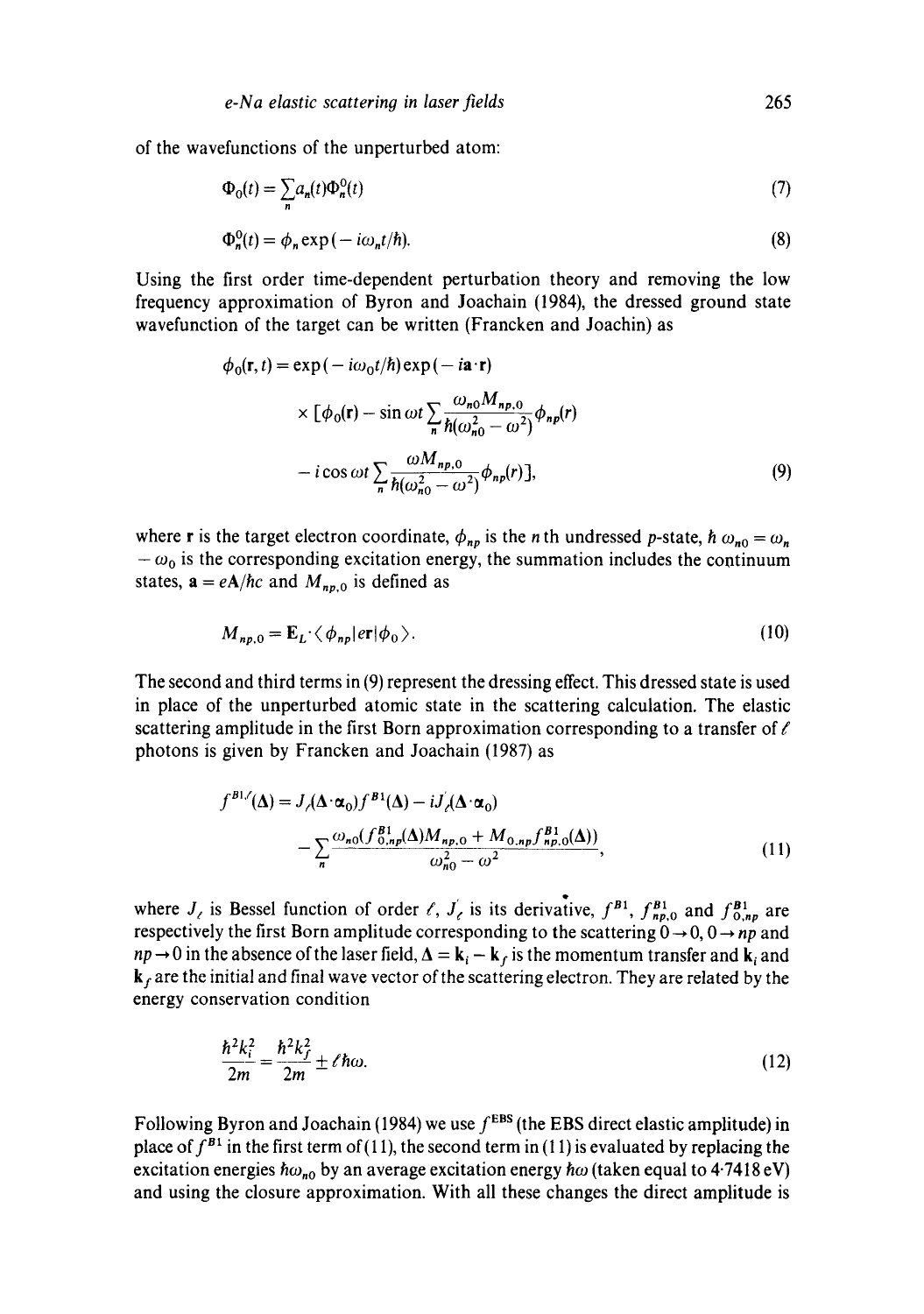266 *M K Youssef and M K Srivastava* 

given by

$$
f'(\Delta) = J_{\ell}(\Delta \cdot \alpha_0) f^{EBS} + \frac{4\bar{\omega}}{\Delta^2(\bar{\omega}^2 - \omega^2)} J_{\ell}(\Delta \cdot \alpha_0)
$$
  
×  $\mathbf{E}_L \cdot \nabla_{\Delta} \langle \phi_0 | \exp(i\Delta \cdot \mathbf{r}) | \phi_0 \rangle$ . (13)

The exchange amplitude is approximated by

$$
g'(\Delta) = J_{\ell}(\Delta \cdot \alpha_0) g_{\text{Och}}(\Delta), \tag{14}
$$

where  $g_{\text{Och}}$  is the Ochkur (1963) elastic scattering amplitude. Finally the differential cross-section is given by

$$
\frac{d\sigma'}{d\Omega} = \frac{k_f}{k_i} \left[\frac{1}{4}\right] f' + g'\left|^2 + \frac{3}{4}\right] f' - g'\left|^2 \right].
$$
\n(15)

The sodium atom is treated as a hydrogenic system in the frozen core approximation using the wavefunction of Daniele (1980):

$$
\phi_0(r) \equiv \phi_{3s}(r) = \left[ (b_1 + b_2r + b_3r^2) \exp(-\beta r) \right] \frac{1}{\sqrt{4\pi}},
$$
\n(16)

where

$$
b_1 = 0.23416
$$
  $b_2 = -1.33799,$   
\n $b_3 = 1.18303$   $\beta = 1.16915.$ 

The electric field  $E<sub>L</sub>$  of the laser is taken to be equal to 0.002 a.u. and its direction parallel to the momentum transfer direction, parallel to the incident electron direction and perpendicular to the incident electron direction. The laser frequency is chosen to be such that  $\hbar\omega = 0.3657 \text{ eV}$  (which corresponds to CO<sub>2</sub> laser frequency) and the incident electron energy is taken to be 100eV and 200eV.

#### **3. Results**

Figures 1(a-c) show the differential cross-sections for the elastic  $\tilde{e}$ -Na scattering with the transfer of 0, 1 and 2 photons over an angular range  $\theta \leq 8^\circ$  at an incident electron energy of 100eV. The target dressing is expected to modify the cross-section significantly only at small scattering angles. The laser electric field is taken to be parallel to  $\Delta$ . The results with dressed target state are compared with those without dressing. The field-free results are also shown. The presence of laser reduces the cross-section and leads to a structure in the angular dependence. The  $\ell = 0$  results without dressing and the field-free results (figure 1a) are identical at  $\theta = 0.5^{\circ}$ , thereafter  $\ell = 0$  results decrease quite sharply and show a minimum at  $\theta \approx 4.5^{\circ}$ . The corresponding results with dressed target state show an enhancement at small  $\theta$  and exhibit a similar structure as the 'undressed results'. In the case of  $\ell = 1$  and 2 (figures 1b and 1c) the dressing of the target leads to spectacular increase in the cross-section near the forward direction as pointed out by Byron and Joachain (1984) and Byron *et al* (1987). The location of minima moves to larger angles with increasing number of exchanged photons. The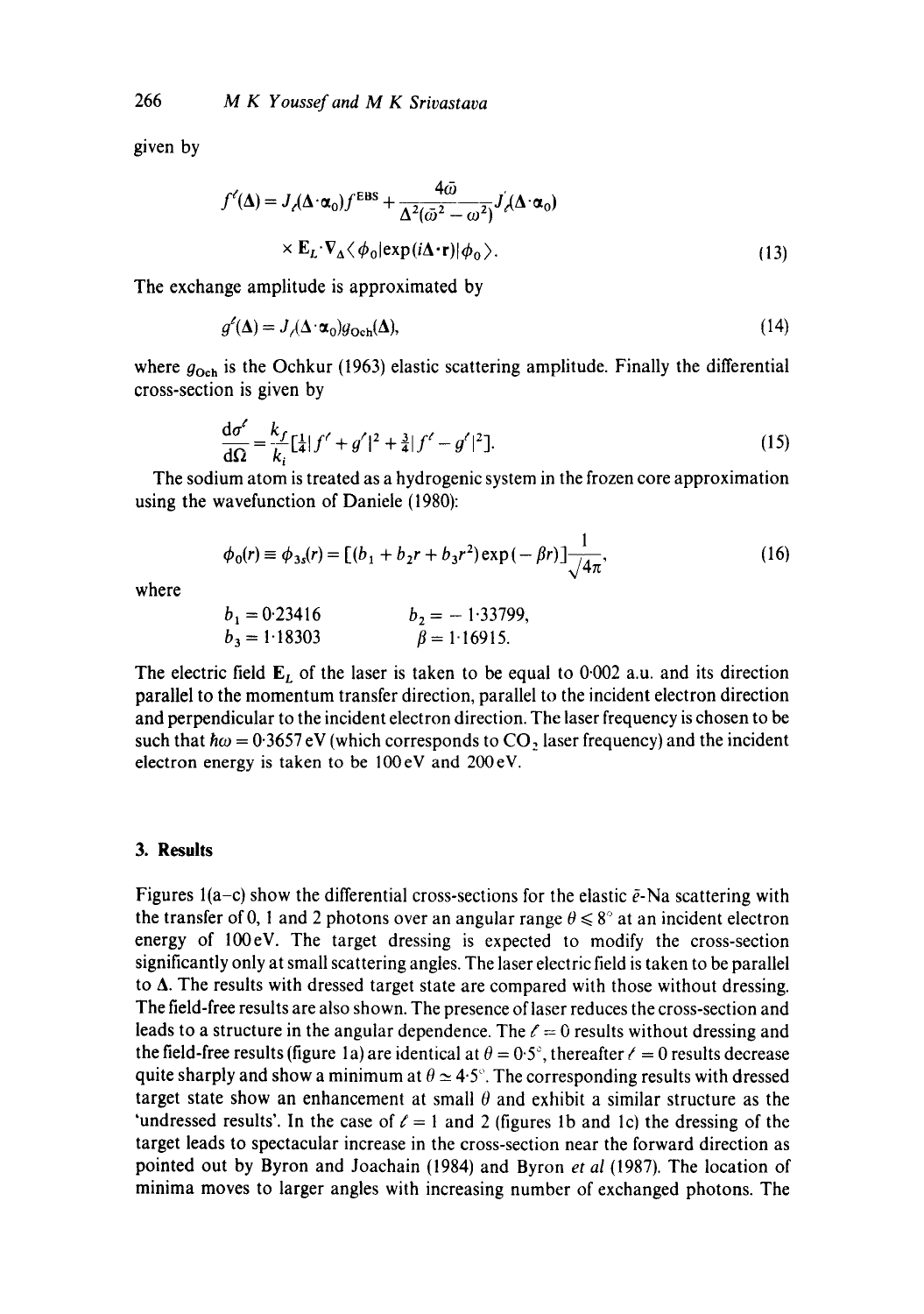

Figure 1a. Differential cross-sections in a.u. for the elastic  $\bar{e}$ -Na scattering with transfer of no photons at an incident electron energy 100 eV in the presence of laser field with  $\mathbf{E}_{L}$  ||  $\Delta$ . Results with dressing -; Results without dressing ----; Field-free results---



**Figure 1b.** Same as figure 1a but for  $\ell = 1$ .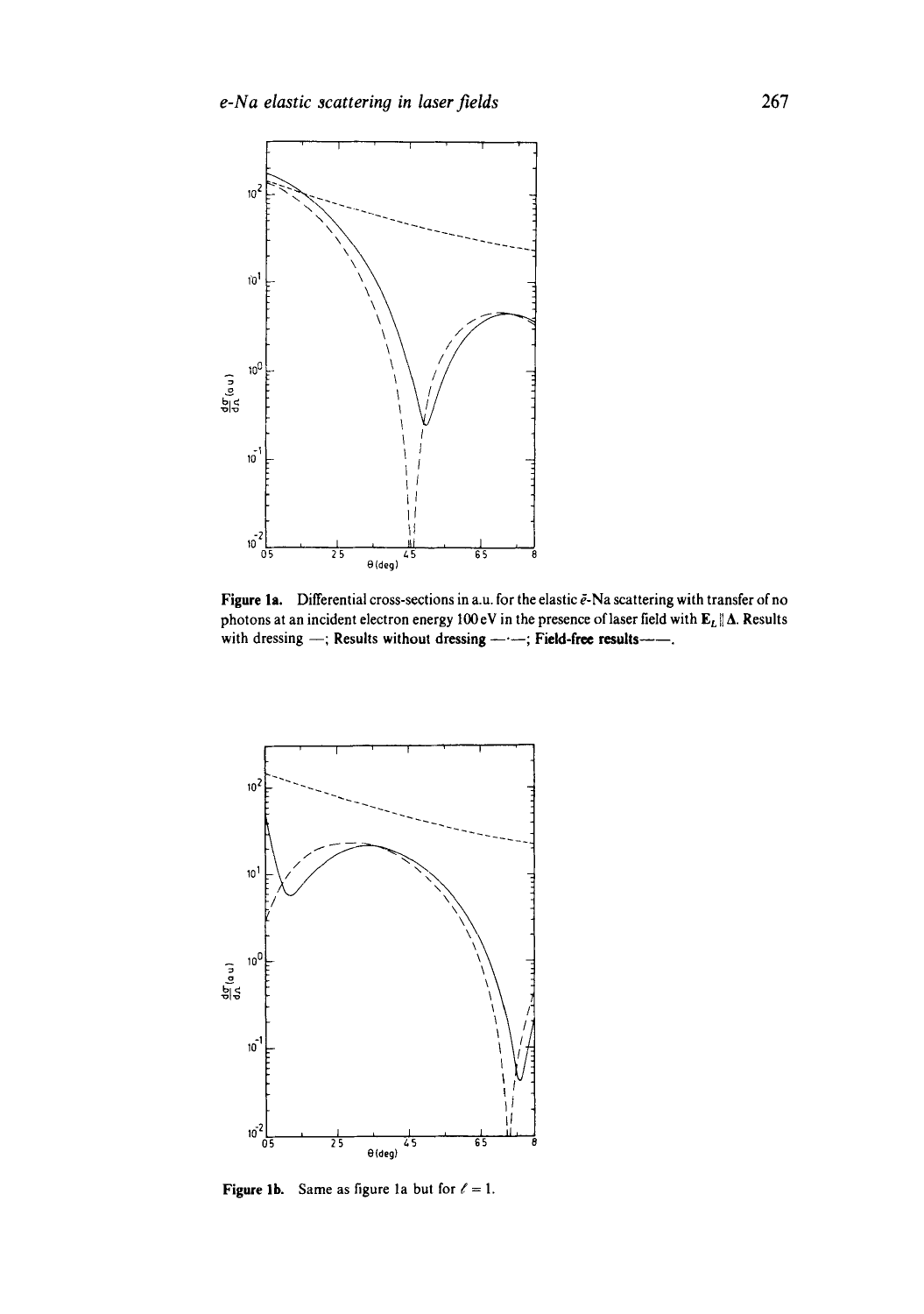

**Figure 1c.** Same as figure 1c but for  $\ell = 2$ .

general pattern of the results at 200 eV incident electron energy is the same as at 100 eV; however, the magnitude of the changes due to the target dressing gets a bit reduced and the positions of the minima shifted to smaller  $\theta$  (see figure 2 for  $\ell = 2$ ).

Similar results are observed when the laser electric field is kept fixed at right angles to  $\mathbf{k}_{i}$ .

Figures 3 (a and b) show our results at 200 eV incident energy for the case when the electric field is parallel to  $k_i$ . The  $\ell = 0$  laser assisted cross-sections and the field-free results are almost the same in this case over the angular range considered here. For oneand two-photon absorption, spectacular changes are again observed. The dressing effects lead to rise in the cross-section near the forward direction.

Figure 4 shows the variation of the cross-section with the direction of the laser electric field for  $\ell = 1$  at a fixed small scattering angle  $\theta = 1^\circ$  and incident energy 200 eV. The cross-section drops to a very low value (the undressed ones actually drop to zero) when the electric field is perpendicular to  $\Delta$ . The relative magnitude of the dressed and undressed results, however, depends on the value of  $\ell$  and the scattering angle.

The above reported features are expected to be measurable without much difficulty.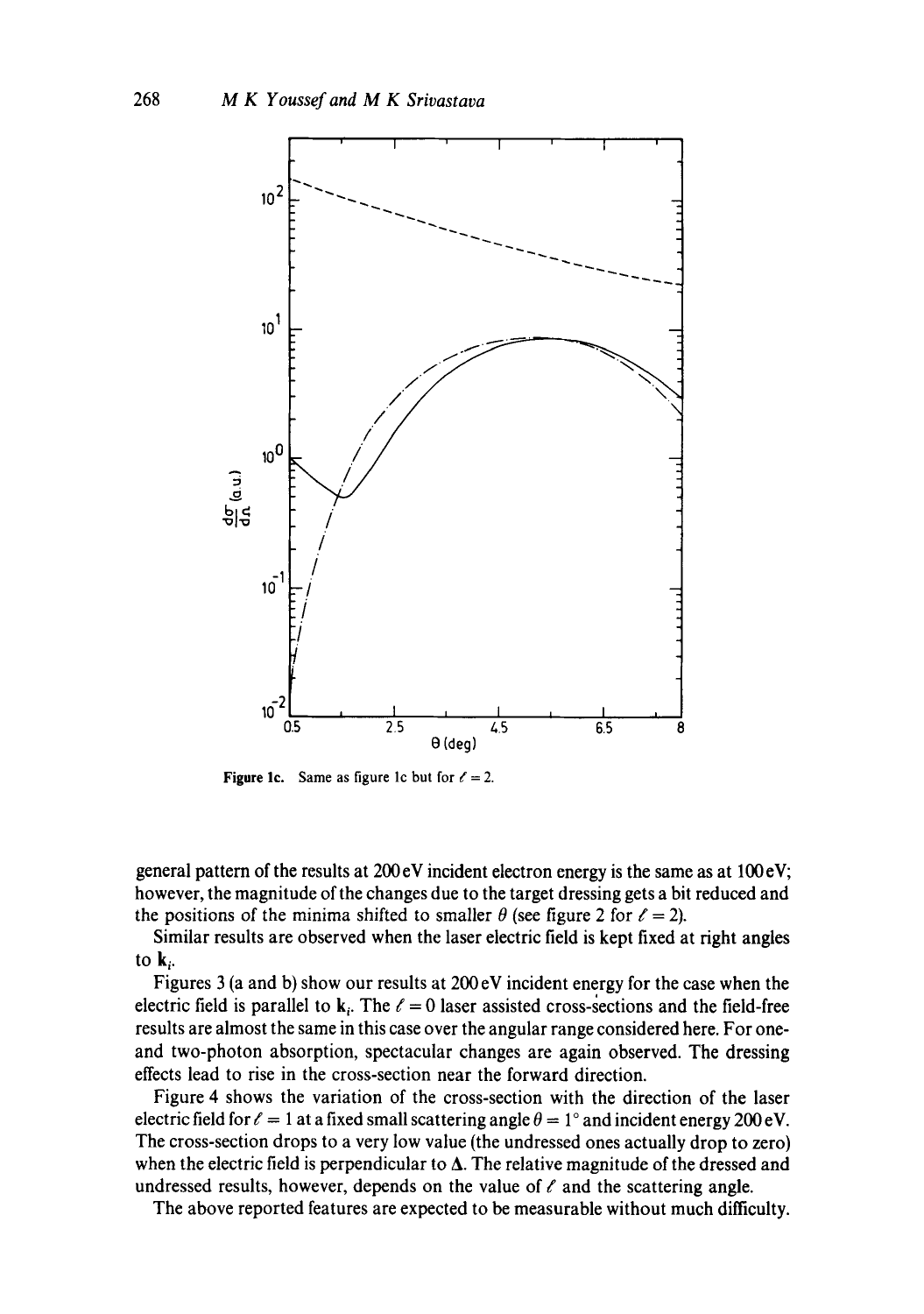

Figure 2. Differential cross-sections in a.u. for the elastic  $\tilde{e}$ -Na scattering with transfer of two photons at an incident electron energy 200 eV in the presence of laser field with  $\mathbf{E}_L \|\mathbf{\Delta}$ . Results with dressing -; Results without dressing --; Field-free results---



Figure 3a. Differential cross-sections in a.u. for the elastic  $\bar{e}$ -Na scattering with transfer of one photon at an incident electron energy  $200 \text{ eV}$  in the presence of laser field with  $\mathbf{E}_L \| \mathbf{k}_i$ . Results with dressing --; Results without dressing ---; Field-free result----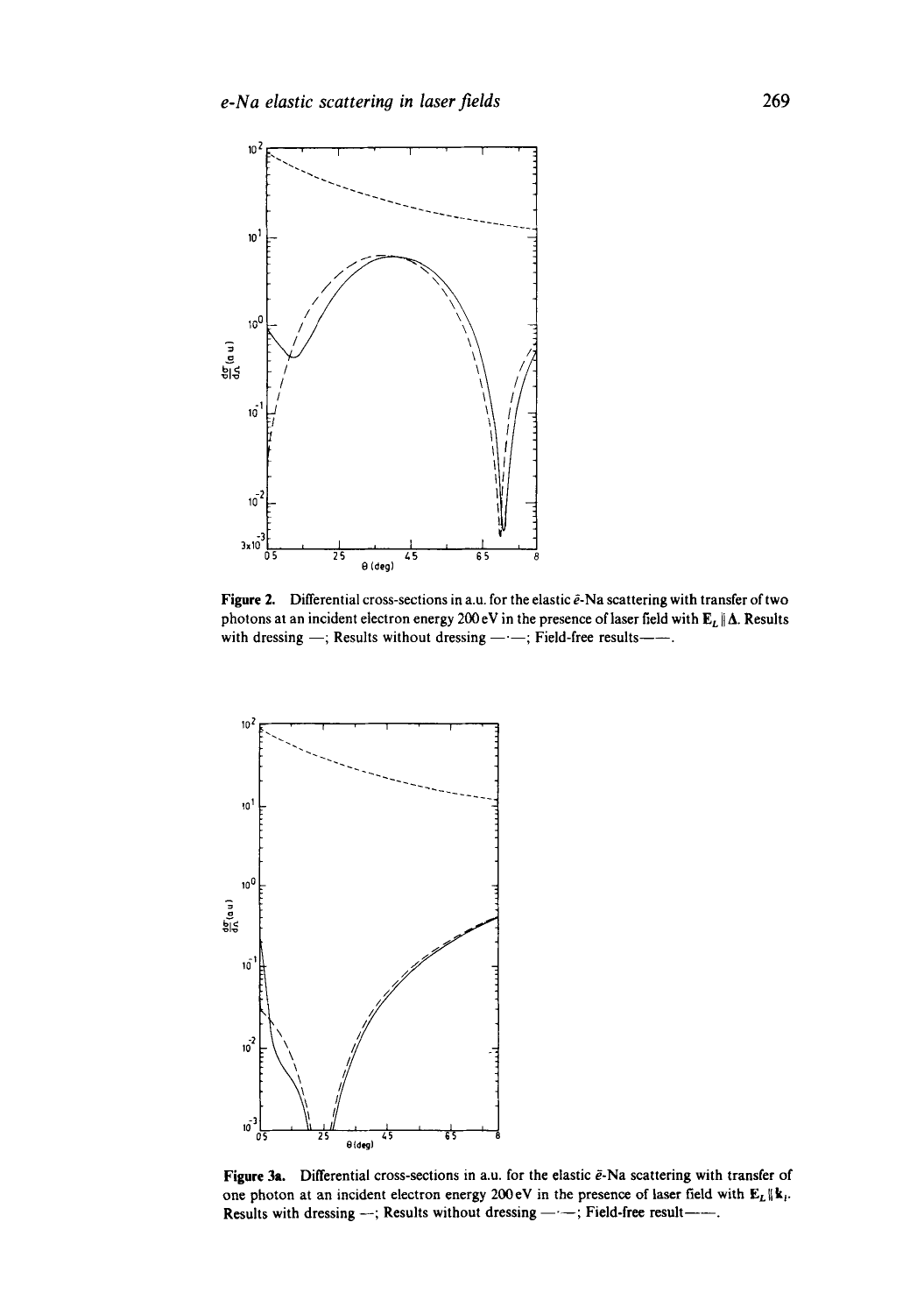

**Figure 3b.** Same as figure 3a but for  $l' = 2$ .



**Figure 4.** Variation of the differential cross section with the direction of E<sub>L</sub> for one photon absorption at a fixed small scattering angle  $\theta = 1^{\circ}$  at incident electron energy 200 eV.